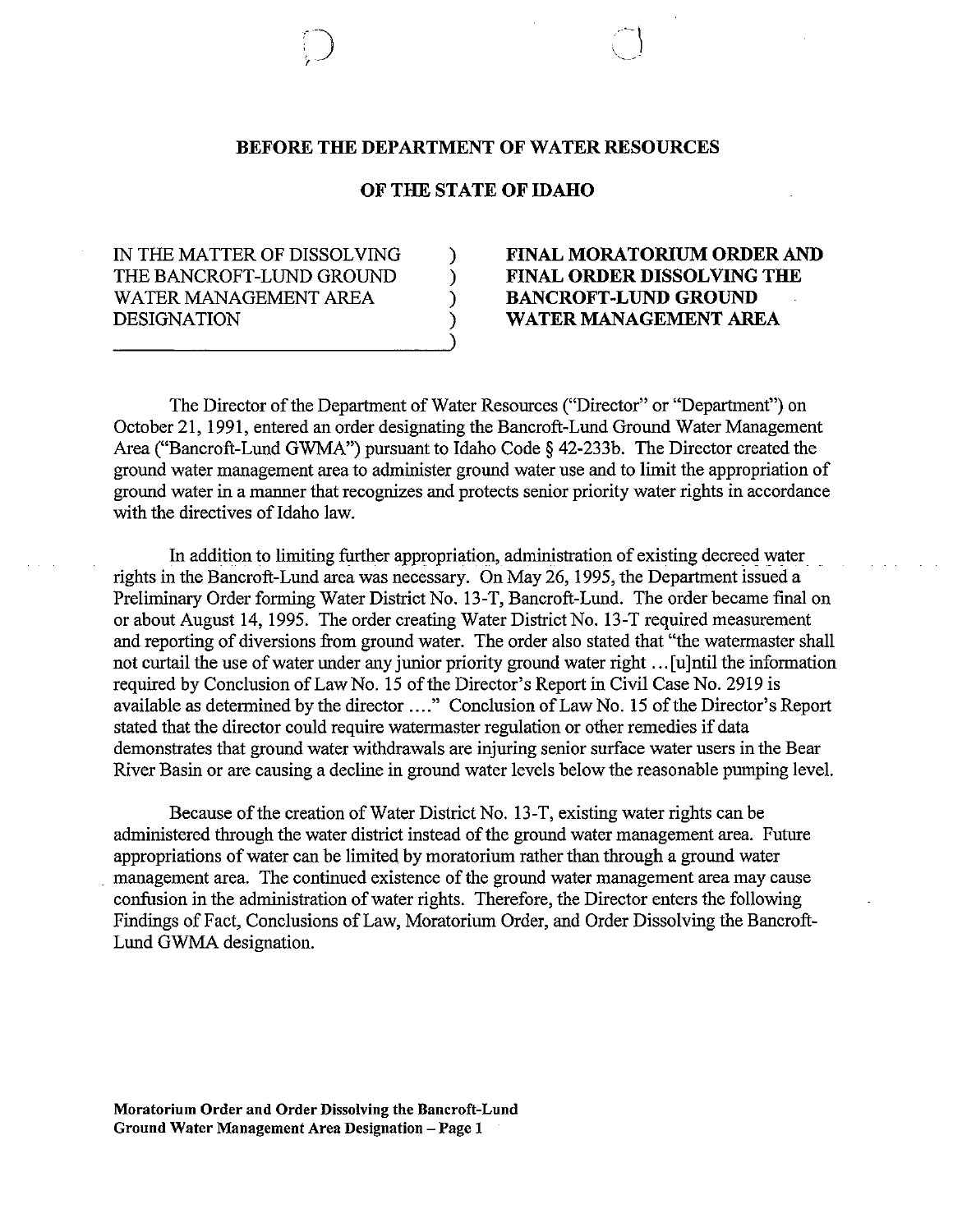# FINDINGS OF FACT

1. Springs discharge from the ground and flow to the Bear River in the area of Grace, Idaho. The springs are hydraulically connected to ground water underlying an area between Bancroft and Grace, Idaho, sometimes referred to as the Bancroft-Lund area.

2. Ground water levels are measured and recorded in five wells on the northwest side ofthe Bear River near or in the Bancroft-Lund area. Water levels in three of the wells declined approximately  $10 - 15$  feet during the period from 1985 through 2003. Water levels in one of the wells remained relatively stable. Water levels in the fifth well have only been measured continuously since 1993, a period that is too short to establish a water level trend.

3. Diversion of ground water from wells in the Bancroft-Lund area deplete the surface water flow in the springs and the Bear River. New ground water uses also increase pumping lifts for existing ground water rights.

4. On October 21,1991, the Director established the Bancroft-Lund GWMA pursuant to Idaho Code § 42-233b. The Director designated the Bancroft-Lund GWMA due to concerns about the depletionary effects of ground water withdrawals under junior priority water rights and the availability of water supplies for senior priority water rights from connected surface and ground water sources. The Director issued the order because he has a responsibility, subject to the confmes of existing knowledge and technology, to administer water rights for the use of ground water in a manner that recognizes and protects senior priority surface water and ground water rights.

5. The order creating the Bancroft-Lund GWMA was accompanied by a document titled "Management Policy for The Bancroft-Lund Ground Water Management Area" (hereafter referred to as "the management policy"). The management policy stated that "[t]he designation of a ground water management area for the Bancroft-Lund area is a preferred management policy."

6. The management policy allowed processing of existing applications, established standards for review of the applications, and restricted new appropriations of ground water.

7. The Bancroft-Lund GWMA was created prior to the final determination of the water rights in the Bancroft-Lund Adjudication. The management policy contemplated that the Director would take additional actions following completion of the Bancroft-Lund Adjudication.

8. On July 28, 1992, the Sixth District Court of the State of Idaho entered an order in Civil Case No. 2919 decreeing all rights within the Bancroft-Lund area, including those from ground water sources. The order decrees all rights to use ground water existing in the Bancroft-Lund area at the time of the order and provides for administration of ground water and surface water rights on the basis of priority.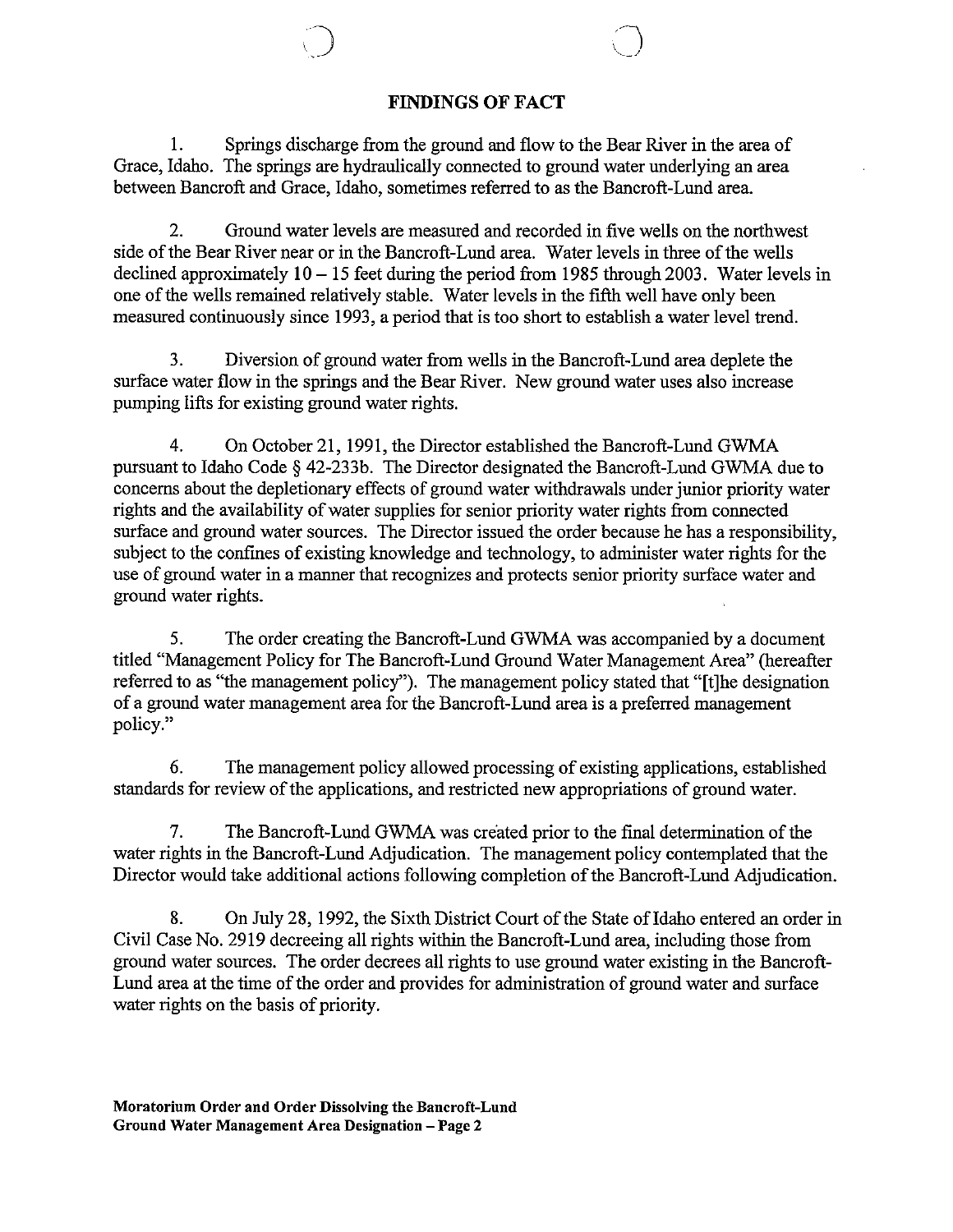9. In August 1995, the Department created Water District No. 13-T, Bancroft-Lund. The water district boundaries are identical to the boundaries of the Bancroft-Lund GWMA. The water district includes all holders of water rights authorizing diversion of ground water for irrigation within its boundaries.

 $\diagdown$ 

 $\bigcirc$ 

10. Water District No. 13-T provides an organizational structure for measurement and reporting of diversions and water use for existing ground water rights within the water district. In times of shortage, the watermaster of the water district may also administer and regulate the water rights to protect senior priority water rights.

### CONCLUSIONS **OF** LAW

1. The Director has a statutory responsibility to administer the use of ground water in the State of Idaho in a manner that protects prior surface and ground water rights and yet allows full economic development of the state's underground water resources in the public interest. See Idaho Code §§ 42-226, 42-237a.g, and 42-602.

2. The Director has general responsibility for direction and control over the distribution of water in accordance with the prior appropriation doctrine as established by Idaho law within water districts to be accomplished through watermasters supervised by the Director, as provided in chapter 6, title 42, Idaho Code and IDWR rules.

3. The establishment of Water District No. 13-T, which includes all of the area included within the boundaries of the Bancroft-Lund GWMA, provides the Director with the water administration authorities available under chapter 6, title 42, Idaho Code. Despite the initial statements in the management policy that a ground water management area is the preferred method of management, the creation of the water district initiated another management direction independent of the ground water management area. The authorities granted through the laws governing water districts together with the "Rules for Conjunctive Management of Surface and Ground Water Resources" (IDAPA 37.03.11) make it unnecessary to retain the Bancroft-Lund GWMA designation for the administration of existing water rights.

4. Prior surface and ground water rights will be injured if the flows of streams, rivers, and ground water underflow in the Bancroft-Lund area are reduced and ground water levels are lowered by junior priority ground water diversions.

5. To prevent injury to senior priority water rights, further appropriations of ground water in the Bancroft-Lund area should be limited to non-consumptive, municipal, small domestic, and stockwater uses.

6. In order to limit the future appropriation of ground water within Water District No. 13-T, a moratorium order should be issued that mirrors the limitations originally adopted in the management policy.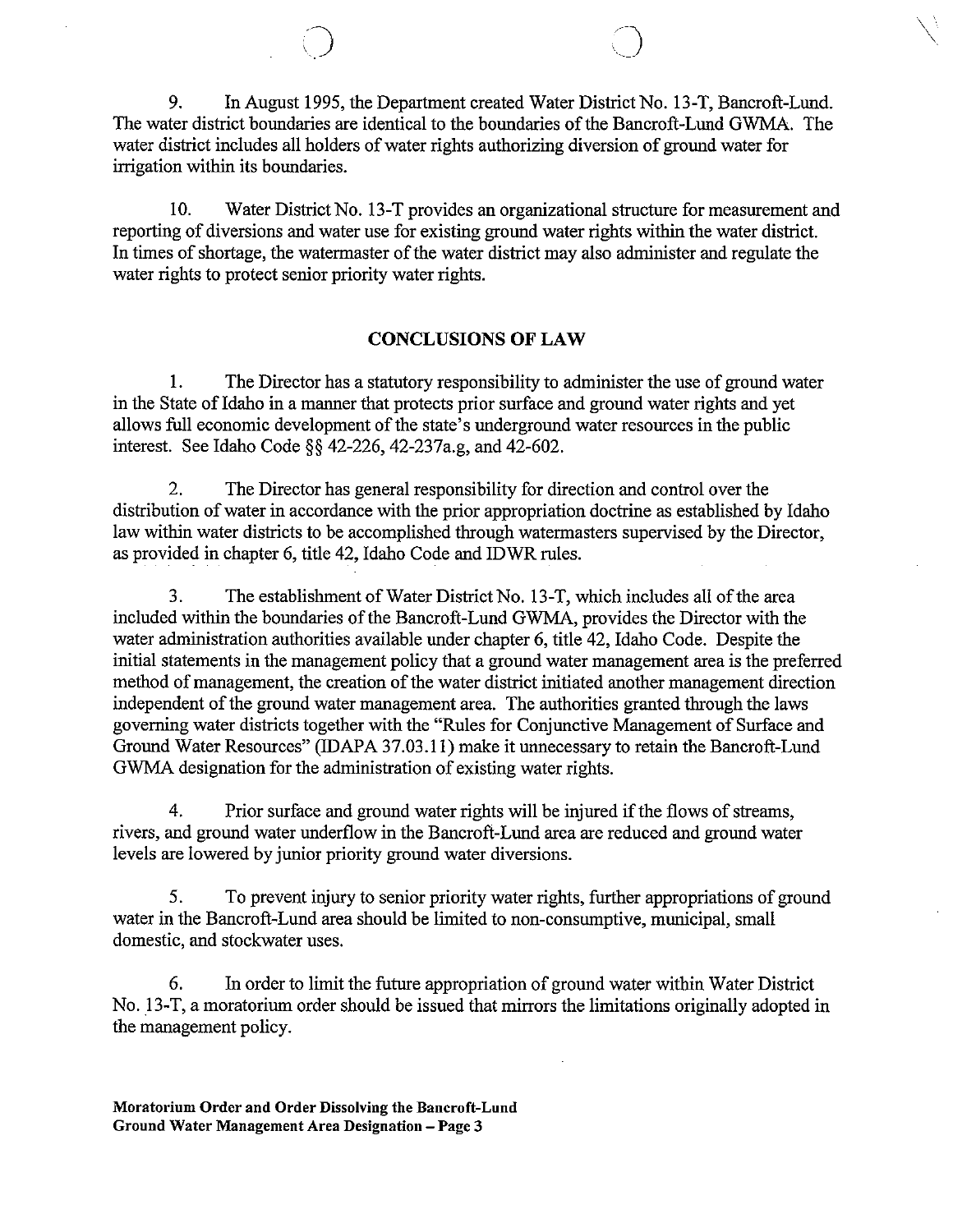7. The Director should dissolve the Bancroft-Lund GWMA area designation because it is no longer necessary for water administration.

8. Because publication of notice in two (2) consecutive weekly issues of one or more newspapers of general circulation in the area is required by Idaho Code § 42-233b upon the designation of a ground water management area, the Director will provide similar published notice of the dissolution of the Bancroft-Lund GWMA.

9. Any person aggrieved by this order shall be entitled to a hearing before the Director to contest the action taken provided the person files with the Director, within fifteen (15) days following published notice of the order, a written petition stating the grounds for contesting the action and requesting a hearing. Any hearing conducted shall be in accordance with the provisions of chapter 52, title 67, Idaho Code, and the Rules of Procedure of the Department, IDAPA 37.01.01. Judicial review of any final order of the Director issued following the hearing may be had pursuant to Idaho Code  $\S$  42-1701A(4).

#### **ORDER**

IT IS, THEREFORE, HEREBY ORDERED that the Bancroft-Lund Ground Water Management Area designated by order of the Director dated October 21, 1991, is hereby dissolved.

IT IS FURTHER ORDERED that approval of applications to appropriate ground water is prohibited within Water District No. 13-T, except under the following circumstances:

1. The Department will consider an application to appropriate water if the applicant presents technical information to the Department, prepared by a professional engineer, hydrologist, or geologist, concluding that the proposed appropriation of water will not injure other ground water and surface water rights and that the water supply is sufficient for the purpose sought. Upon initial review and preliminary determination by the Department that the proposal will not injure other water rights and that the water supply is sufficient, the Department will process the application.

2. The Department will continue to consider the approval of applications for permit that propose nonconsumptive uses, municipal uses, stockwater uses, and domestic uses as defined in Idaho Code  $\S$  42-111. Domestic uses meeting the definition of Idaho Code  $\S$  42-111 are not subject to the application for permit filing requirements of Idaho Code  $\S$  42-229. Applications to appropriate ground water for multiple ownership subdivisions or mobile home parks will be considered provided each unit satisfies the definition for the exception of need to file an application for permit as described above.

3. While an incorporated city has wide latitude under state law to beneficially use its water rights for municipal purposes, any new large consumptive use within the municipal limits,